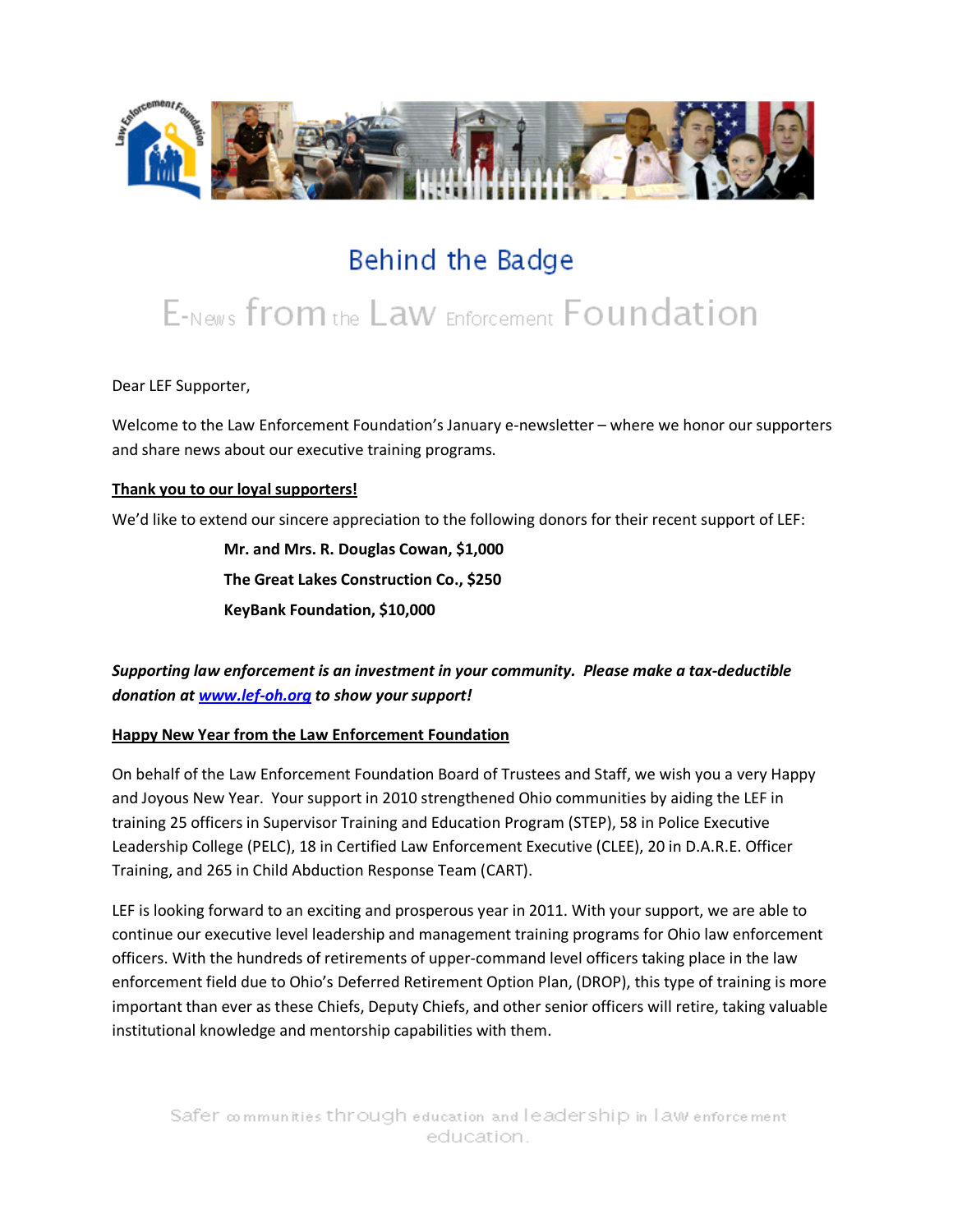The modules taught in LEF's unique programs are the foundation and building blocks of a successful law enforcement program in your community. Our graduates take the leadership and management skills learned in our educational training courses and provide executive decision making on your city's budget, school safety initiatives, department policy, changing directions as needed, personnel matters, strategic planning, and community relations in a visionary and ethical way.

Thank you again, for your support in 2010. We hope to continue our partnership in 2011 in making our Ohio communities stronger and safer places to live, work, learn, and play.

#### **A Message from Joel Brown, LEF Board Chairman**

The New Year brings on many new changes and opportunities, and it is my privilege to begin to serve the Law Enforcement Foundation (LEF) as the Chairman of the LEF Board. With the beginning of 2011, our Board is being further strengthened by the addition of two capable and talented board members.

Please join me in welcoming Susan M. Dimickele. Susan is an attorney at the firm of Squire Sanders and has expertise in the areas of employment, contacts, dispute resolution and education matters. In 2011, Ms. Dimickele was listed in an annual publication as one of *The Best Lawyers in America.* In addition to Susan's professional accomplishments, she has also served as past president of the board of trustees for the Vision Center of Central Ohio, and currently serves on the Advisory Board of Capital Law School's paralegal program.

Our second new board member is Steven Parsons, who is a Principal and Actuary at Findley Davies in Cleveland, Ohio. Steven has been an actuary in the field of employee benefits for over twenty-two years. He regularly consults in the health, welfare and pension areas. Steven has also been instrumental in developing interactive technologies for employee benefit administration. He is a Fellow of Consulting Actuaries and is a graduate of Ohio Wesleyan University.

Please join me in welcoming Susan and Steven. As you can tell, they bring outstanding backgrounds and experiences which will greatly contribute to the LEF mission of supporting law enforcement through outstanding education and training programs.

#### **Certified Law Enforcement Executive (CLEE) Program**

The Law Enforcement Foundation would like to welcome our 19 attendees to the Certified Law Enforcement Executive (CLEE) Class XVI! Over the next 13 months, these officers will participate in this unique, eight module, Masters-level program of leadership training. The goal of CLEE is to create a topline police leader who provides value to the community and the law enforcement department by maximizing resources, extending his/her professional network to access information, and manage internal and external change. We wish these officers well in their successful completion of this executive training course.

## *This is one of the programs that is exclusive to the Law Enforcement Foundation. If you are interested in sponsoring the CLEE program or a student of CLEE, please contact Donna Braxton at [donna.braxton@oacp.org](mailto:donna.braxton@oacp.org) or 614-761-4630.*

#### **Police Executive Leadership College (PELC) Class 58**